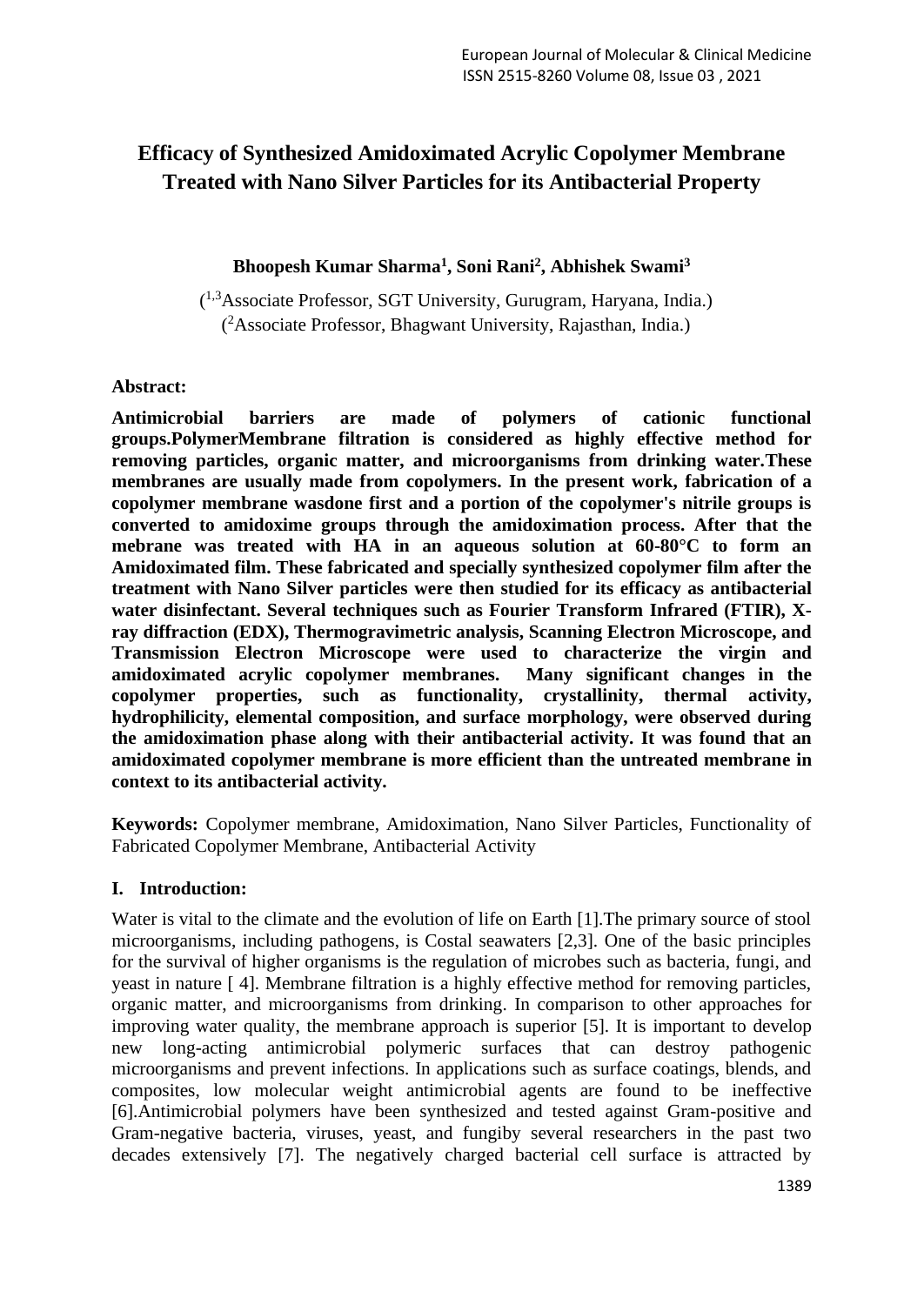positively charged polymers.Polyacrylonitrile (PAN) and acrylonitrile-based copolymers have excellent membrane forming properties, and are chemically resistant to most solvents. Also, they have good thermal and mechanical stability that makes them more efficient for their usage in membrane formation [6, 7]. PAN membranes have also been used for protein filtration and as membrane bioreactors [8, 9]. Dialyzers that emphasize molecule protein removals and high-flux dialysis therapy already use PAN hollow fiber membranes. The antibacterial performance of a membrane is determined by a number of factors, including surface area, zeta potential, pore diameter, surface roughness, and antibacterial agent inclusion [10, 21]

On the other hand, in some previous researches it has been established that antibacterial activity is needed in nanofiber membranes for biomedical filtration devices to prevent bacterial contamination under moisture conditions while maintaining appropriate biocompatibility [11].The copolymerization of acrylonitrile (AN) with the inclusion of various suitable acrylic and vinyl monomers during the polymerization process is considerably documented in the literature [11-13]. These monomers mostly include methacrylic acid, acrylic acid (AA), itaconic acid, acrylamide, and styrene. Several natural and engineered nanomaterials have already been identified as antimicrobial agents by the researchers [14] in water disinfection systems, including chitosan, photo catalytic titanium dioxide, fullerene, gold, and silver nanoparticles [15]. The Nano-Silver particles consist of electrical properties, optical properties, biological properties, and thermal conductivity [16]. NS (Nano-Silver) have been found to effectively inactivate and kill a broad range of microbes [17-19].The fabricated AgNPs and functionalized PAN nanofibers (PAN-AgNPs) show substantial antibacterial efficacy against Escherichia coli and Staphylococcus aureus bacteria, along with long-term durability. In the current study a similar approach has been made to fabricate and synthesize a copolymer film after the treatment with Nano Silver particles to study their efficacy as water disinfectant.Nanofiber membranes, in particular, are a promising filtration platform that enables semi-permeable conduct for vapors and gases as well as high filtration efficiency for a wide range of applications, from indoor air filters to personal protective equipment.

## **II. Materials and Methods:**

Toluene, Polyvinyl alcohol, Silver nitrate, Azobisisobutyronitrile, Acrylonitrile, Acrylic acid, DMF (Dimerthylformamide), NaOH (Sodium Hydroxide), HCl (Hydrochloric Acid), and other chemicals were used in the present research work. All the chemicals were of AnalaR (Reagent Grade) grade and were obtained from Fluka and Sigma Aldrich. Sigma Aldrich and Fluka also provided the silver nitrate (AgNO3), fructose, and polyvinyl alcohol (PVA). All of the chemicals were used as it is, without further purification. However, all of these solvents were desiccated and distilled by using standard method before using [20].The methods for the synthesis ofPolymerization, Molecular Weight Determination, Fabricationof Copolymer, Hydroxylaminetreatment and Amidoximescontentevaluations have been already published in our one of the previous studies [13].

## **Bulge Behavior Determination:**

Swelling is caused by the slow diffusion of solvents into polymer chains, resulting in a swollen polymeric membrane. Bulge behavior of copolymer membranes having Amidoxime (AO)content 3.5 meq/g was carried out with distilled water in water bath as shown in Table 1. After bulging the excess of water was removed by filter paper and the puffy sample was again weighted. The degree of bulging was calculated as [19]: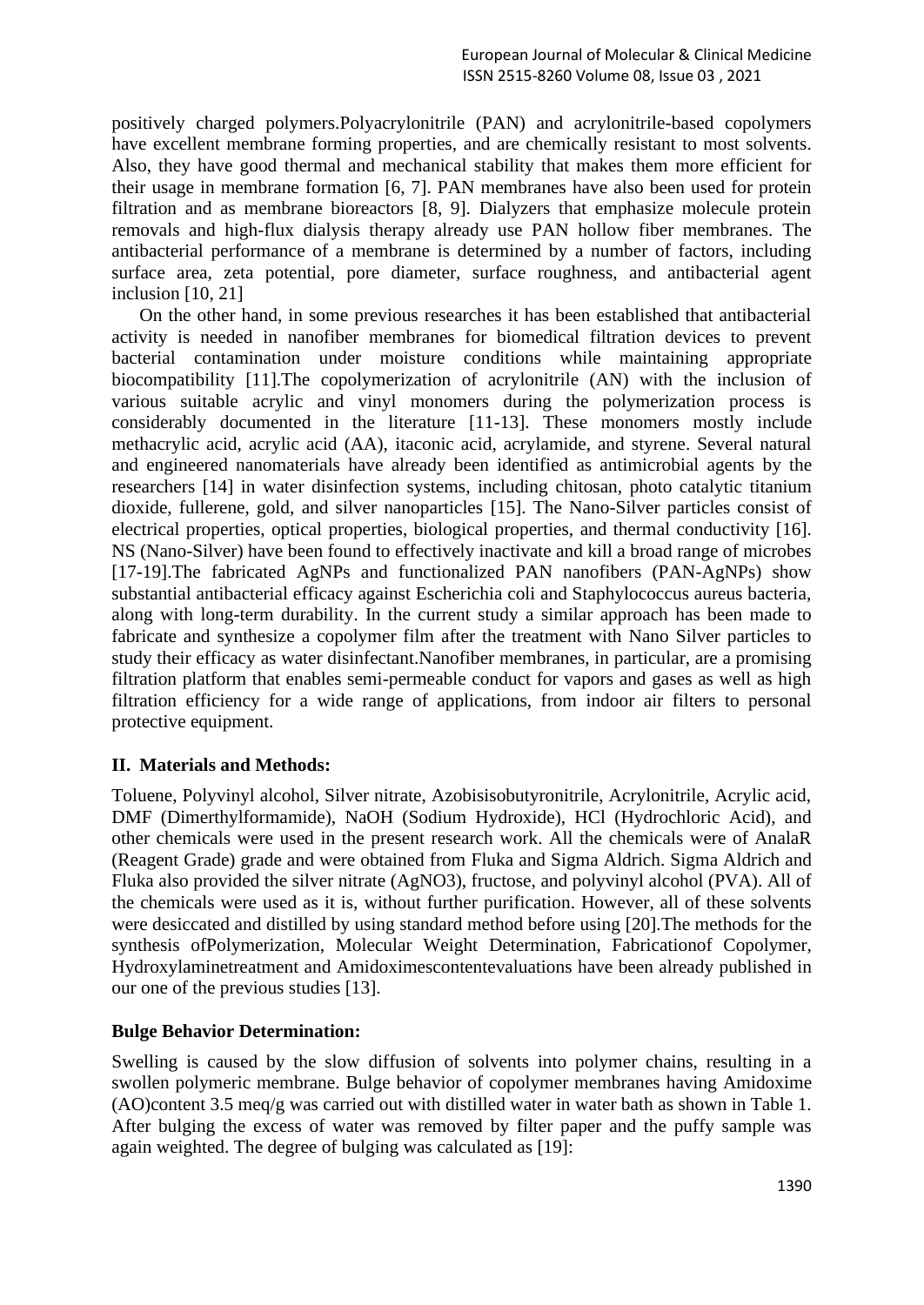Bulge (%) = 
$$
\frac{W_s - W_0}{W_0} \times 100
$$

Where,  $W_0$  and  $W_s$  are the weight of the dry and swollen membrane, respectively.

**Table 1:** Composition of samples

| $AO_{3.5}$        | Acrylic copolymer membrane contains 3.5 meg/gamidoxime         |  |
|-------------------|----------------------------------------------------------------|--|
|                   | content.                                                       |  |
| $NS_{R20}$        | Nano Silver (NS) synthesized by 20-minute reduction time.      |  |
| NS <sub>R40</sub> | NS synthesized by 40-minute reduction time.                    |  |
| NS <sub>R60</sub> | NS synthesized by 60-minute reduction time.                    |  |
| $AO3.5$ -         | AO 3.5 membrane contains NS formed by 20-minute reduction      |  |
| NS <sub>R20</sub> | time.                                                          |  |
| $AO3.5$ -         | AO $_{3.5}$ membrane contains NS formed by 40-minute reduction |  |
| NS <sub>R40</sub> | time.                                                          |  |
| $AO3.5$ -         | AO $_{3.5}$ membrane contains NS formed by 60-minute reduction |  |
| NS <sub>R60</sub> | time.                                                          |  |

## **Preparation of Nano silver:**

Wet chemical method was used for the preparation of Nano silver (NS) particles. Silver nitrate was converted to NS in an aqueous solution by reducing it with fructose. The solution of silver ions was prepared by dissolving 30 mg silver nitrate in 100 ml of distilled water under constant stirring at 25-30°C. Then fructose and polyvinyl alcohol were added in it as a stabilizing agent. Colorless solution changed into light yellow color indicates the formation of NS particles,and thenthis solution was kept in refrigerator at 4°C. Reduction reaction mechanism due to fructose can be given as [20, 25].

$$
2Ag^+ + H_2O + CH_2OH - (CHOH)_4 - (CHOH) - 2Ag^o + 2H^+ + CH_2OH - (CHOH)_4 - 2OOH
$$

## **Immobilization of Nano Silver:**

To immobilize NS into the copolymer film, a fix weight of AO 3.5 meq/g copolymer membrane was first swelled into distilled water at 90°C in fixed temperature water bath. Then the swollen films wereinstantly transferred into NS solution carrying vessel and with a moderate shaking for few minutes. After it, films were dried at 95-100°C for 120 minutes in vacuum ovenand washed in distilled water to remove excess NS particles and other chemical impurities. The formed films were once again vacuumed dried at 95-100°C for 240 minutes for further use.

## **Instrumentation Used:**

Synthesis of NS was confirmed by UV-visible Spectroscopy of solutions. UV was carried out by Perkin Elmer Lambda E Z 201 spectrophotometer which was used for the determination of Plasmon peak of NS. Energy Dispersive X-Ray (EDX) studies of samples were carried out using STEREOSCAN 360scanning electron microscope for the study of surface as well as fracture of NS immobilized copolymer. The morphological characteristics of NS particles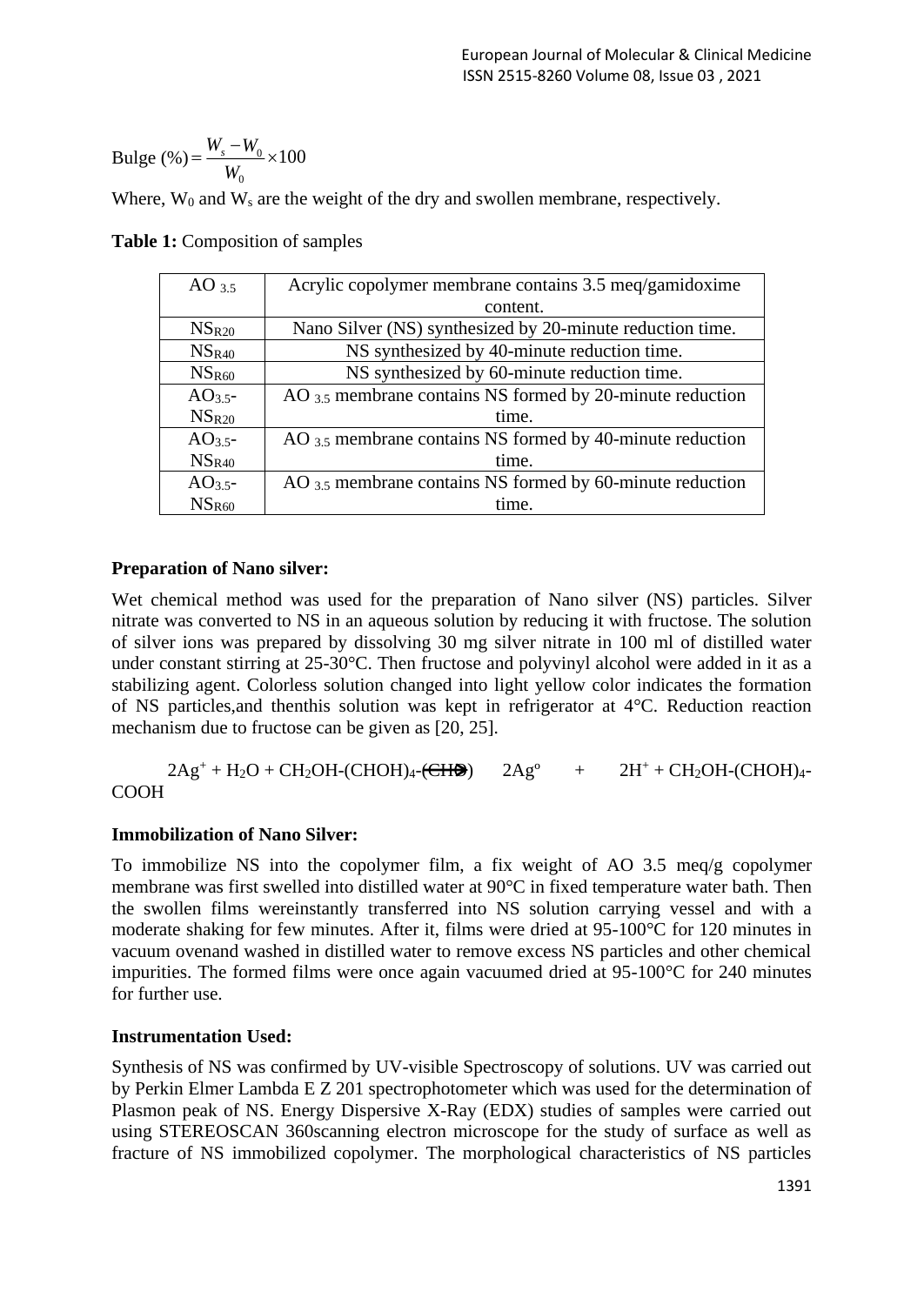were analyzed using a PHILIPS CM -12 method, which was used to analyze the morphological characteristics of NS particles such as size and shape.

#### **Antimicrobial Studies:**

All the samples were sterilized by γ-rays, so that preexisting microbes can be eliminated. Viable cell count method was acquired to examine antimicrobial nature of samples. The American Association of Textile Chemists and Colorists (AATCC) 100method was followed for this study. As this method is considered to be known to evaluate the antibacterial activity over the textiles. The antimicrobial activity was performed against model bacteria E. coli and bacteria S. aureus.

#### **Method of counting colonies:**

Fresh colonies of E. coli or S. aureus were used to create a suspension in Muller Hinton Broth (MHB). Each of the three samples (0.05 g) was inoculated with a 5 ml bacterial suspension in MHB containing 10<sup>6</sup> CFU/ml.Both of the samples were shaken and incubated for 24 hours at 35-37°C. The suspensions were shaken again after 24 hours, and successive dilute solutions were prepared, with the remaining bacteria counted using the spread plate process. 200  $\mu$ l of the inoculum were uniformly spread on nutrient agar plate. The plates were incubated at 35- 37°C for 24 hours, and the colonies were counted again. All of the tests were carried out in a sterile setting. Antimicrobial efficiency was expressed according to AATCC 100 and calculated as:

$$
R(\%)=\frac{A-B}{A}\times 100
$$

Where, A is the number of bacteria recovered from the inoculated test specimen after 24 h incubation with untreated sample,B is the number of bacteria according to "A" conditions with NS modified samples, and R  $(\%)$  is the percent reduction ratio which indicated antimicrobial efficiency.

## **III.Results and Discussion:**

Bulge behavior of membranes was carried out at different temperaturesas shown in Table-2to study the hydrophilicity in aqueous system (Fig. 1). From figure it is clear that swelling increases slowly up to 60 $\degree$ C and it increases rapidly at beyond 60 $\degree$  and up to 70 $\degree$ C and after passes 70°C the swelling enhanced quickly up to about 80°C and after it almostit is at the level off. This behavior indicates that there is a sudden change in copolymer structure at about  $70^0$ -80 $\degree$ C.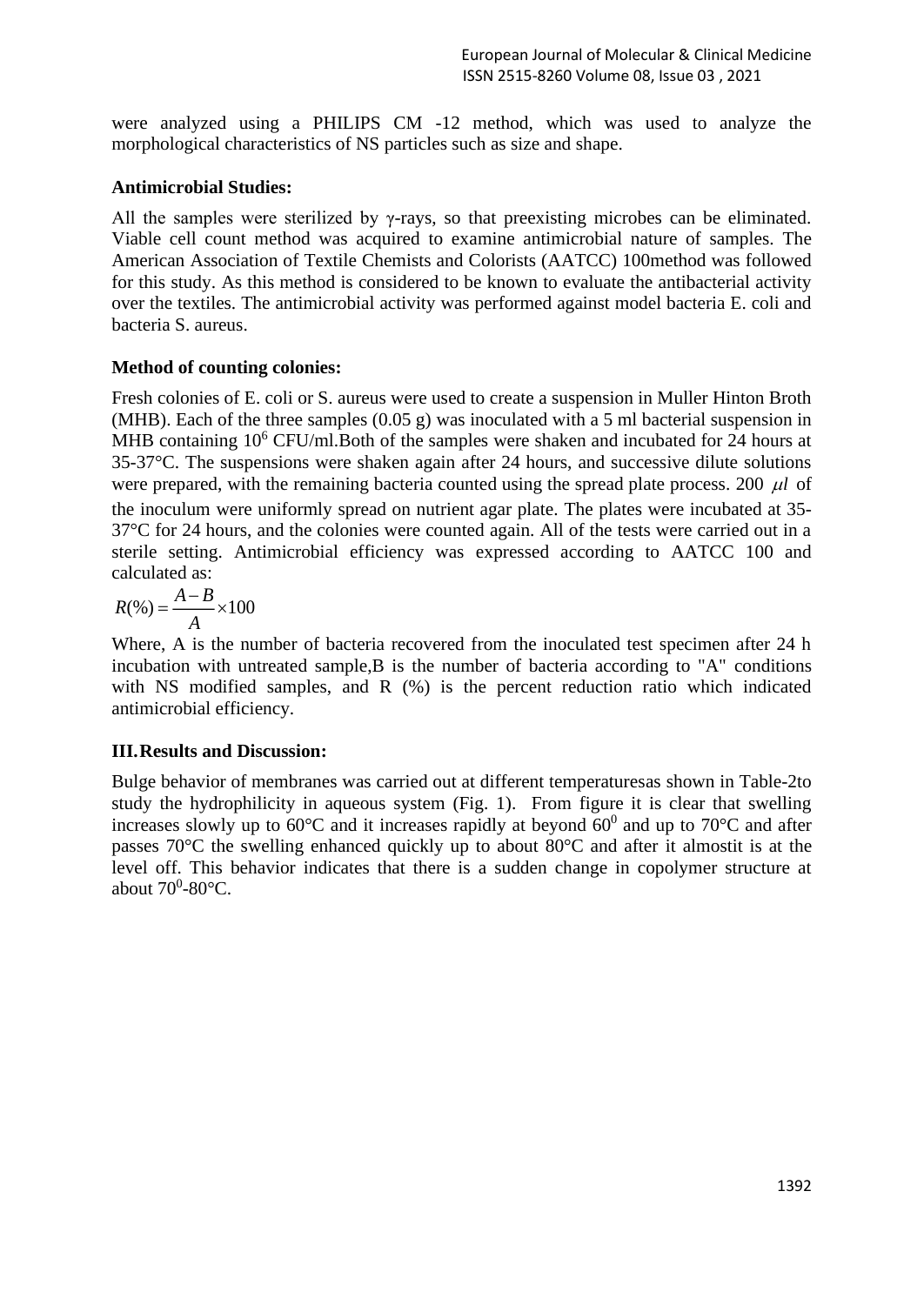

Figure 1: Bulge behavior of membrane AO 3.5 meq/g at different temperatures

**Table 2:** Bulge behavior of the membrane AO 3.5meq/g at different temperatures

| Temperature $(^{\circ}C)$ | Bulge (%) |
|---------------------------|-----------|
| 30                        | 36        |
| 40                        | 39        |
| 50                        | 42        |
| 60                        | 43        |
| 70                        | 46        |
| 80                        | 75        |
| 90                        | 83        |

Bulge measurement was carried out at 90°C temperature with respect to time and is given in "Fig. 2".

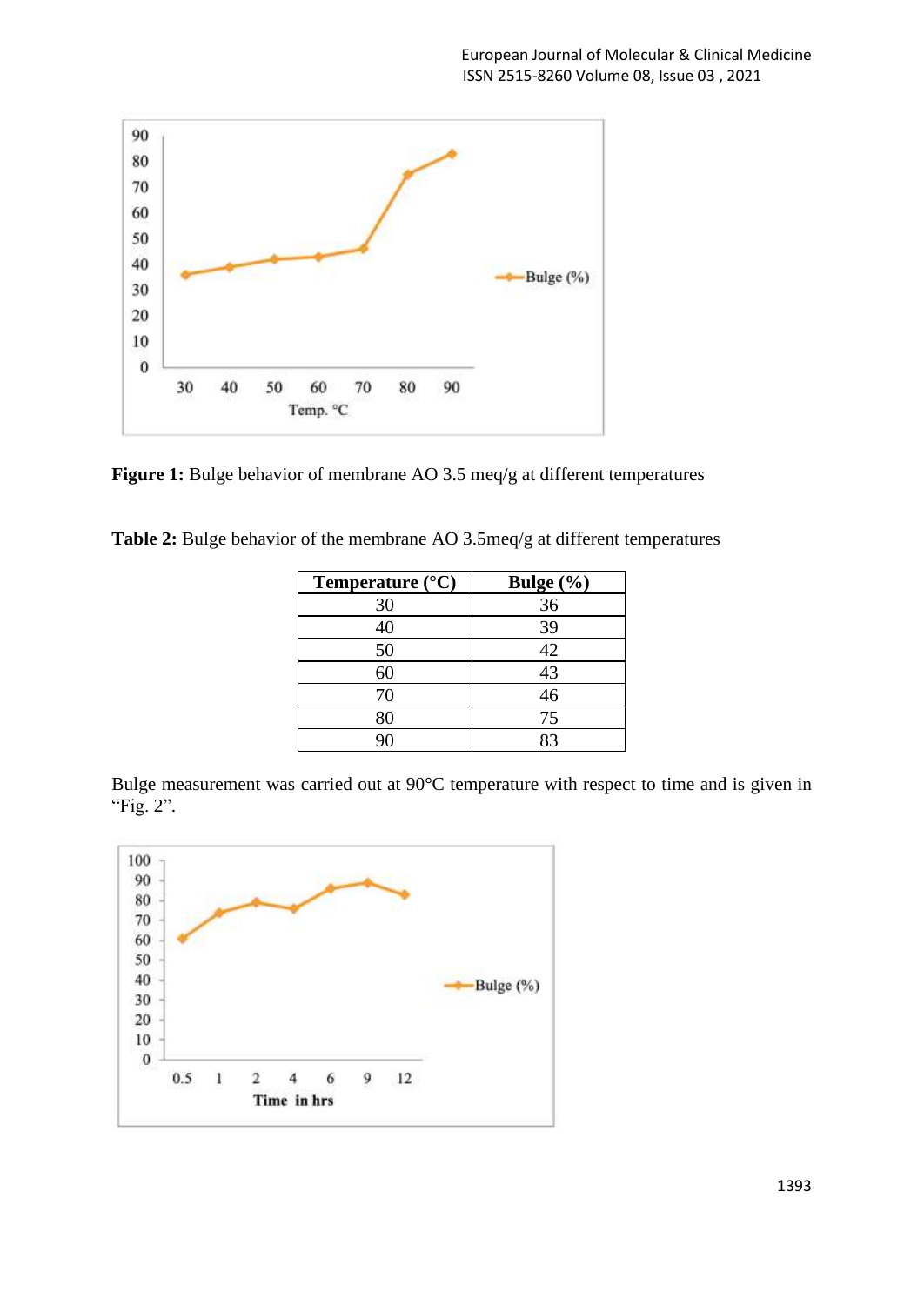**Figure 2:** Bulge behavior of membrane AO 3.5 meq/g at 90<sup>o</sup>C with respect to time

The bulge linearly increases up to 2 hrs. and then tends to almost saturate (Table 3). The results indicate that almost maximum bulge is achieved only in 2 hrs. of time.

| Time (min.)      | Swelling $(\% )$ |
|------------------|------------------|
| 30               | 59               |
| 60               | 72               |
| 120              |                  |
| 240              | 75               |
| 360              | 81               |
| 540              |                  |
| $\overline{720}$ | 81               |

**Table 3:** Equilibrium swelling behavior of membrane AO 3.5 at 90°C with respect to time

#### **UV- Visible spectroscopy**:

Results show that on transformation of (silver)  $Ag<sup>+</sup>$  ions in to NS (Ag<sup>o</sup>) particles, colorless silver nitrate solution turned in to light yellow solution and the color shifted from light yellow to light green with the passes of time, which confirms the formation of NS particles in solution, the UV-vis absorption spectra of solutions with different reduction time were recorded in the range of 300-600 nm confirmed it quantitatively and represented in Figure 3. The plasmon peak for NS with  $\lambda_{\text{max}}$  values were obtained at 383, 395 and 404 nm for 20 min, 40 min and 60 min reduction time, respectively.



**Figure 3:** UV-vis absorption spectra of NS solutions.

On study it was found that with the progresses in reduction time the absorption bands for NS broadened and shifted continuously towards larger wavelength which indicates the formation of larger NS particles.

#### **Transmission Electron Microscopy:**

On the observation for all the TEM images nanoparticles appear to be undispersed and spherical. The histograms for particle size distribution were obtained by counting 50 NS particles from TEM images for each sample in Fig. 4. The data were analyzed and are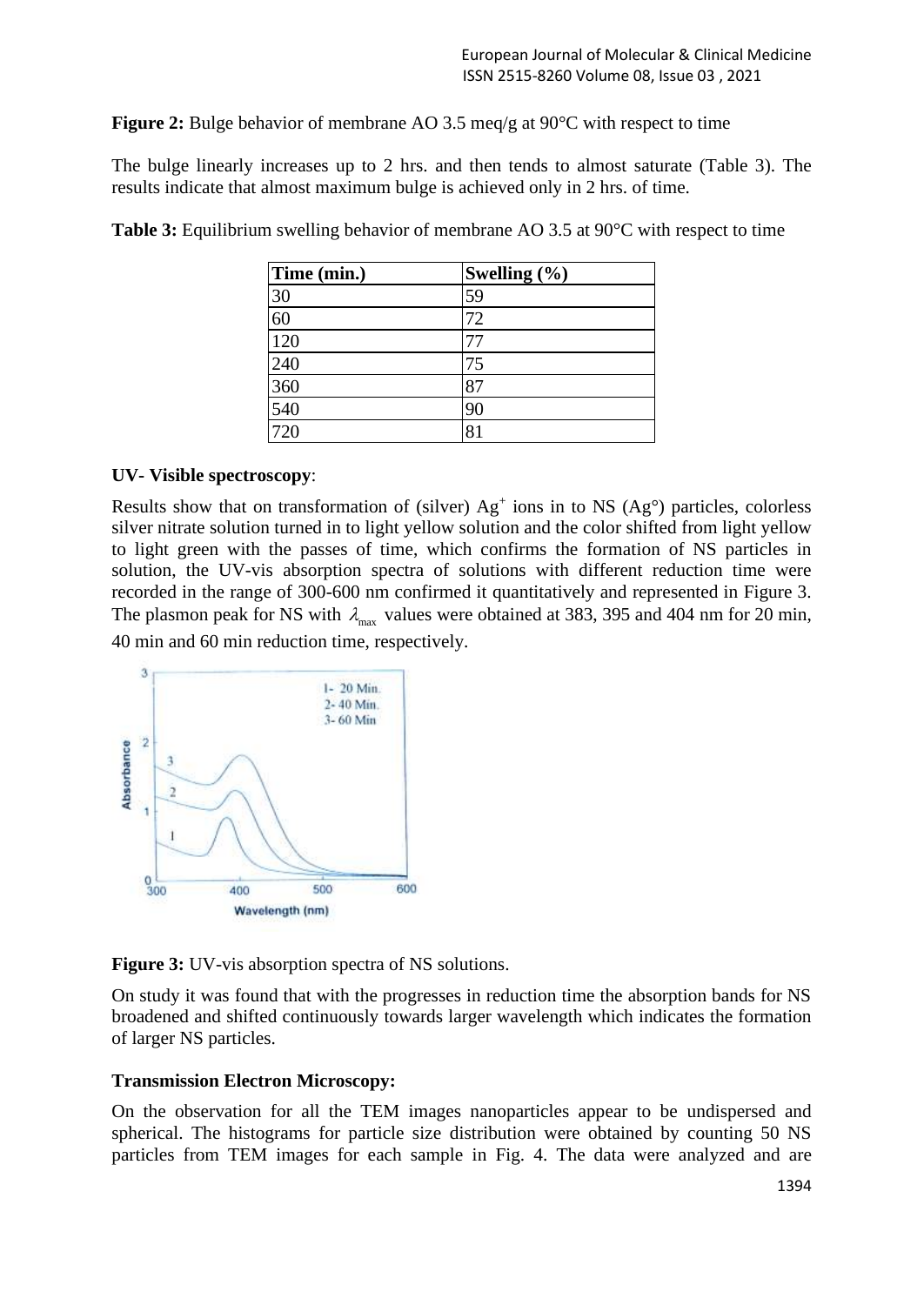presented in Fig.5. The histogram shows the particle size ranges from 2.7-13.0, 2.4-14.7 and 5.4 -16.1 nm with mean diameter of 6.1, 8.7 and 11.2 nm with standard deviation of 1.8, 2.6 and 2.5 nm for  $NS_{R20}$ ,  $NS_{R40}$  and  $NS_{R60}$ , respectively.



**Figure4:** TEM images of NS<sub>R60</sub>



**Figure 5:** Particle size distribution histogram of NS<sub>R60</sub> evaluated from TEM images

The variation of particle mean diameter with reduction time is presented in Fig.6. It is interesting to see that with the increase in reduction time the mean particle diameter increases.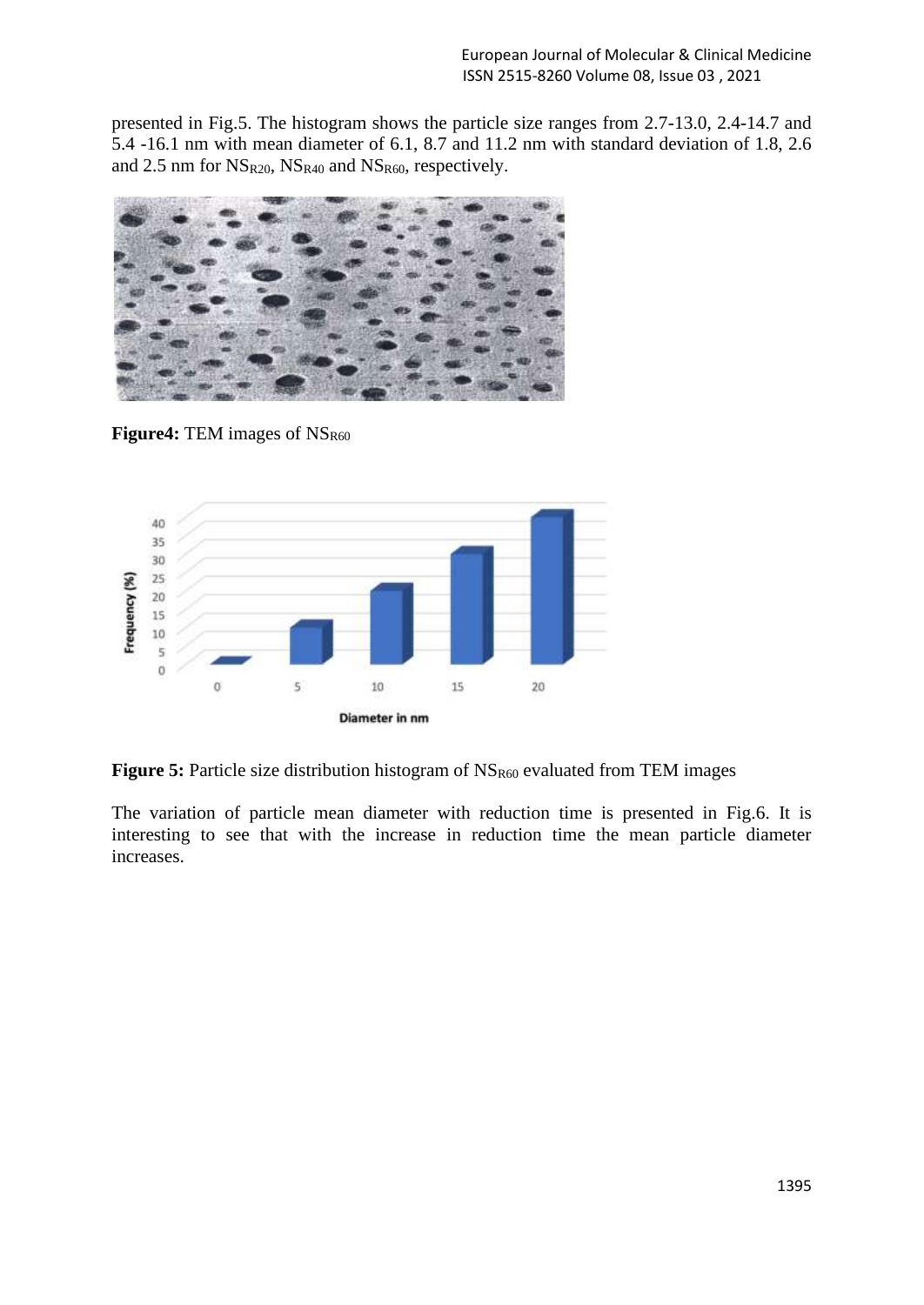

**Figure 6:** NS particle mean diameter (nm) with different reduction time

TEM and histogram shows that as the reduction time increases the NS particle intensity decreases whereas particle mean diameter increases. Different studies suggested that nucleation leads the increase in the number of scattering centers or number of particles for a given system therefore it provides an increase in the scattered intensity. It is consistent with the mechanism of the reduction of Ag+ ions and the association of Ag° atoms to produce metallic Ag particles [21-23]. NS particle becomes more stable with the increased reduction time as the particles become more homogenous in size allocation.

## **Antimicrobial activity:**

The antimicrobial activity of virgin as well as various NS containing samples were examined against model bacteria S. aureus (gram +ve) and bacteria E. coli (gram-ve) by an assessment of the number of viable colonies after being in contact with different samples for a period of 24 h and are shown in "Fig 7, 8". It can be seen that on an average number of viable S. aureus and E.coli colonies decreased by 95% for both cases as compared to virgin AO 3.5 membrane.



 $(b)$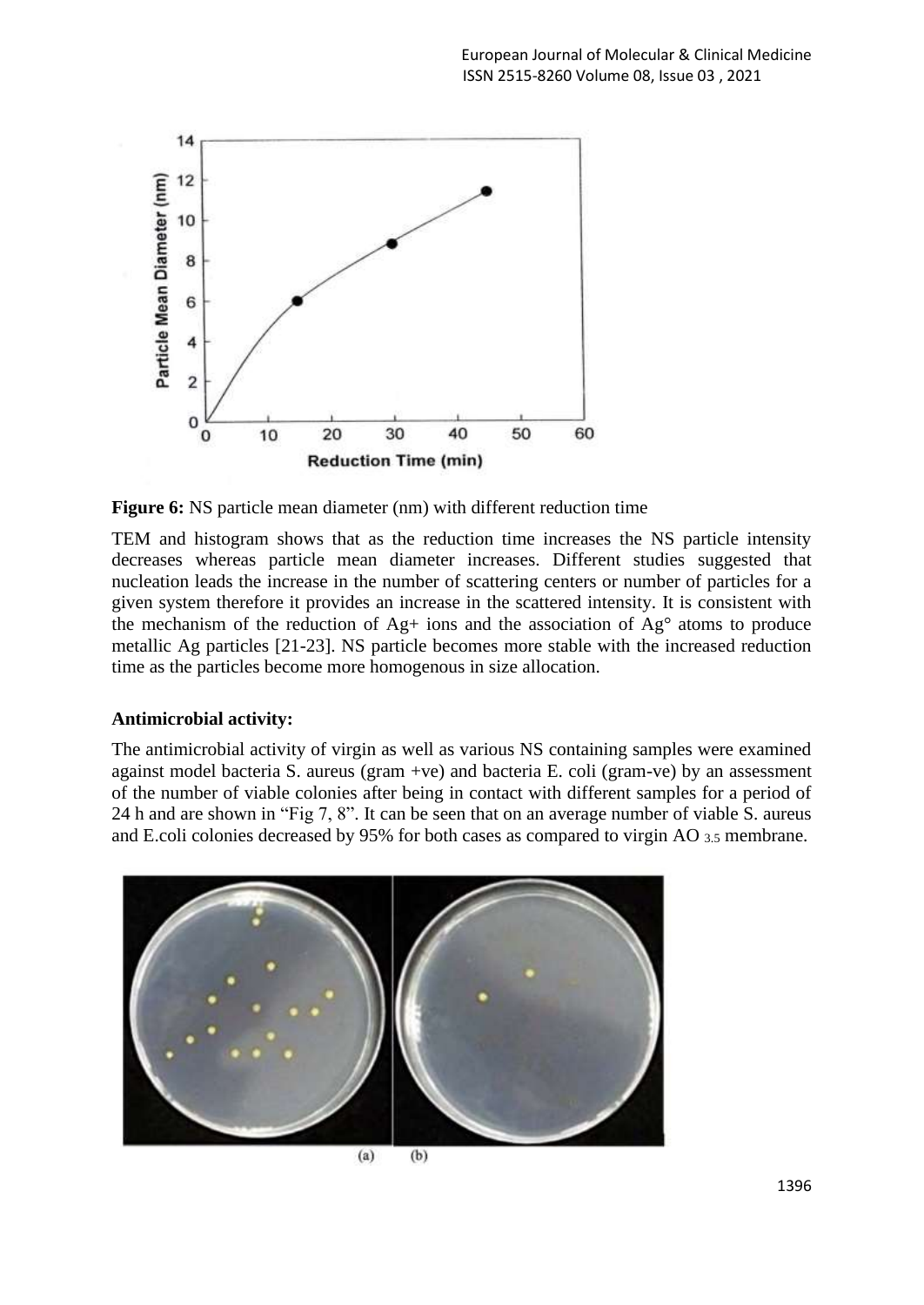**Figure 7:** Antimicrobial activity of membranes against S. aureus (a)Control and (b) AO<sub>3.5</sub> -NS<sub>R60</sub>



**Figure 8:** Antimicrobial activity of membranes against E. coli (a) Control and (b) AO<sub>3.5</sub> - $NS<sub>R60</sub>$ 

## **IV.Conclusion:**

Copolymer membranes having AO (Amidoxime) content were immobilized with NS particles. Synthesis of NS was confirmed by UV-visible Spectroscopy of solutions. EDX studies showed the presence of NS in the membrane surface as well as in the inner side of polymer matrix. TEM measurement of NS particles was carried out to analyze the morphological characteristics such as size and shape of NS. The antimicrobial activities of virgin as well as various NS containing samples were examined against gram positive bacteria S. aureus and gram negativebacteria E. coli by the estimation of the number of viable colony.This indicated that the NS penetrates within the swollen AO membranes and stays back. It can be seen that on an average number of viable S. aureus and E.coli colonies decreased by 95% for both cases as compared to virgin AO 3.5 membrane.

#### **Acknowledgements:**

The authorsthanksto Dr. Sumit Kumar, and Dr. Pradeep Kumar (Associate Professor Shri Venkateshwara University Gajraula, UP, India) for their kind help during this work. The authors also help SGT University Gurugram for providing ample spacing and facilities for this study.

#### **References:**

- [1]. N.A.M. Zahri et al., Improved Method for Preparation of Amidoxime Modified Poly (acrylonitrile-co-acrylic acid): Characterizations and Adsorption Case Study, Polymers, 7, 2015, 1205-1220.
- [2]. A. Mishra, S. Sharma and B. Gupta, Studies on the amidoximation of polyacrylonitrile films: Influence of synthesis conditions. J. Appl. Polym. Sci., 121, 2011, 2705–2709.
- [3]. S.N.A.M. Jamil, R. Daik, I. Ahmad, Redox copolymerization of acrylonitrile with fumaronitrile as a precursor for carbon fibre. J. Polym. Res., 14, 2007, 379–385.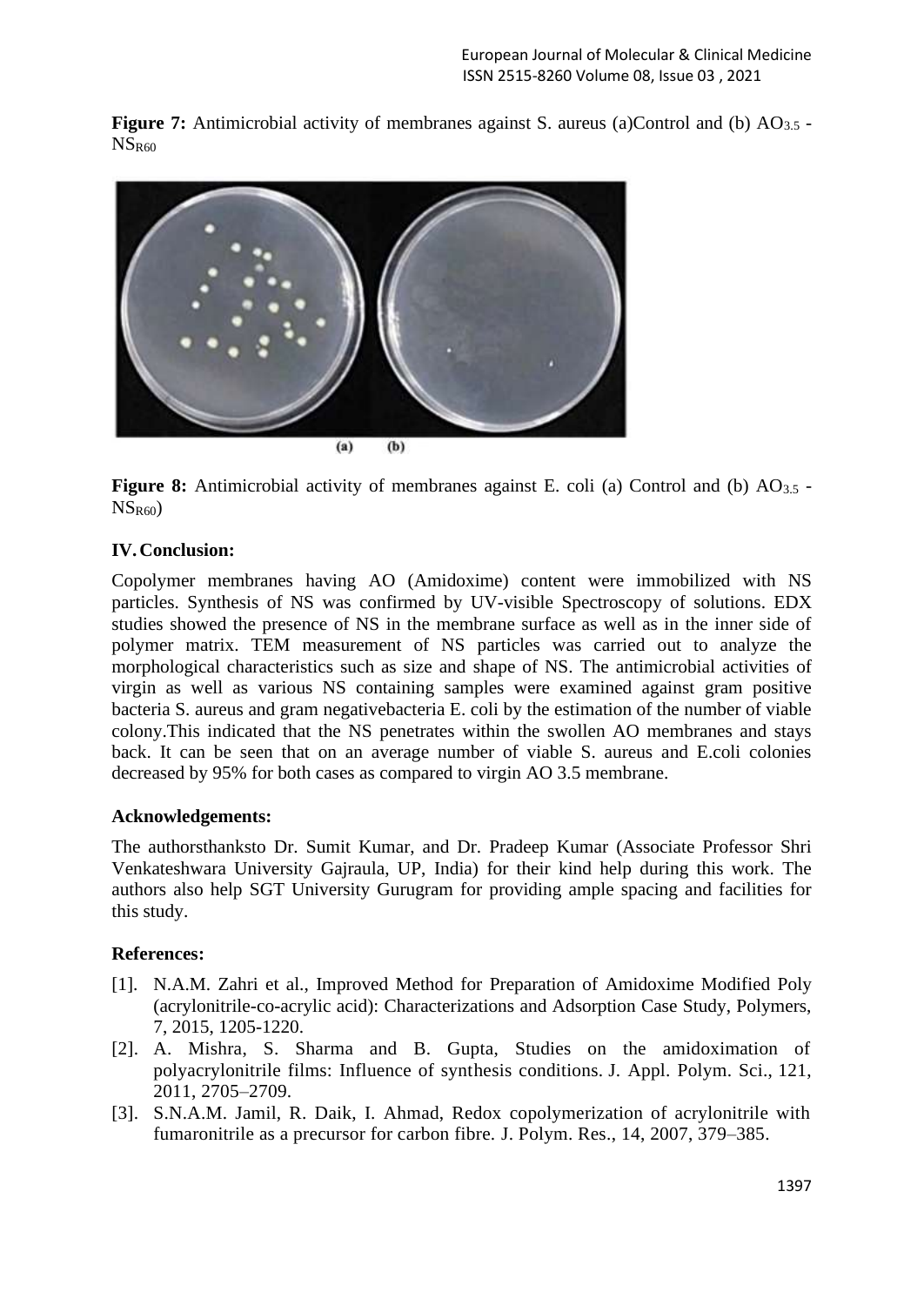- [4]. B.S. Karnik, S.H. Davies, M.J. Baumann and S.J. Masten, The effects of combined ozonation and filtration on disinfection by-product formation. Water Res., 39, 2005, 2839–2850.
- [5]. P. Nicolas, A. Mor, Peptides as Weapons against Microorganisms in the Chemical Defense System of Vertebrates. Annu. Rev. Microbiol., 49, 1995, 277-304.
- [6]. Shadmon, H., Basu, A., Eckhard, L., Domb, A. and Beyth, N., 2018. Synthesis, characterization and antibacterial activity of heterocyclic quaternary ammonium polymers. New Journal of Chemistry, 42(18), pp.15427-15435.
- [7]. Kharaghani, D., Kee Jo, Y., Khan, M., Jeong, Y., Cha, H. and Kim, I., 2018. Electrospun antibacterial polyacrylonitrile nanofiber membranes functionalized with silver nanoparticles by a facile wetting method. European Polymer Journal, 108, pp.69- 75.
- [8]. M. Lwata, T. Adachi, M. Tomidokoro, M. Ohta, T. Kobayashi, Hybrid sol–gel membranes of polyacrylonitrile–tetraethoxysilane composites for gas permselectivity, J. Appi. Polym. Sci., 88, 2003, 1752.
- [9]. H.A. Tasi, Y.S. Ciou, C.C. Hu, K.R. Lee, D.G Yu, Y.U. Lai, [Heat-treatment effect on](https://www.sciencedirect.com/science/article/pii/S0376738805000931)  [the morphology and pervaporation performances of asymmetric PAN hollow fiber](https://www.sciencedirect.com/science/article/pii/S0376738805000931)  [membranes,](https://www.sciencedirect.com/science/article/pii/S0376738805000931) J. Membr. Sci., 255, 2005, 33.
- [10]. S. Gurunathan., J.H. Park, J.W. Han, J.H. Kim, Comparative assessment of the apoptotic potential of silver nanoparticles synthesized by Bacillus tequilensis and Calocybe indica in MDA-MB-231 human breast cancer cells, Targeting p53 for anticancer therapy. Int. J. Nanomed, 10, 2015, 4203–4222.
- [11]. Timofeeva, L. and Kleshcheva, N., 2010. Antimicrobial polymers: mechanism of action, factors of activity, and applications. Applied Microbiology and Biotechnology, 89(3), pp.475-492.
- [12]. J. R. Morones, J. L. Elechiguerra, A. Camacho, K. Holt, J. kouri, J. T. Ramirez, M. J.Yacaman, Nanotechnology, 16, 2005, 2346.
- [13]. S. Rani, G. Praveen and G. Kumar, synthesis and characterization of copolymer film of acrylic acid with acrylonitrile and hydroxylamine treatment of the acrylic copolymer, VSRD International Journal of Technical & Non-Technical Research, Vol. IX (II), 2018, 83-88.
- [14]. B Gupta, N. Muzyyan, S. Saxena, N. Grover, S. Alam, Radiat Phys Chem.,77, 2008, 42.
- [15]. S. K. Mehta, S. Chaudhary, M. Gradzielski, J. Coll. Interf. Sci., 343. 2010, 447.
- [16]. C. E. Hoppe, M. Lazzari, B. I. Pardinas, M. A. L. Quintela, Langmuir, 22, 2006, 7027.
- [17]. K. Shimizu, M. Tsuzuki, K. Kato, S. Yokota, K. Okumura, A. Satsuma, J. Phys. Chem., 111, 2007, 950.
- [18]. K. Shimizu, K. Sugino, K. Kato, S. Yokota, K. Okumura, A. Satsuma, J. Phys. Chem., 111, 2007, 1683.
- [19]. Sharma, B. and Kumar, P., 2019. Method for Preparation of Amidoximated Acrylic Copolymer: Characterizations and other study. IOSR Journal of Applied Chemistry (IOSR-JAC), [online] 12(3), pp.66-72. Available at: <http://iosrjournals.org/iosrjac/papers/vol12-issue3/Series-1/H1203016672.pdf> [Accessed 16 March 2021].
- [20]. Anjaneyulu, B., Dharma Rao, G. and Bajaj, T., 2021. Click chemistry: In vitro evaluation of glycosyl hybrid phosphorylated/thiophosphorylated 1,2,3-triazole derivatives as irreversible acetyl cholinesterase (AChE) inhibitors. Results in Chemistry, 3, p.100093**.**
- [21]. Mukherjee, M. and De, S., 2015. Reduction of microbial contamination from drinking water using an iron oxide nanoparticle-impregnated ultrafiltration mixed matrix